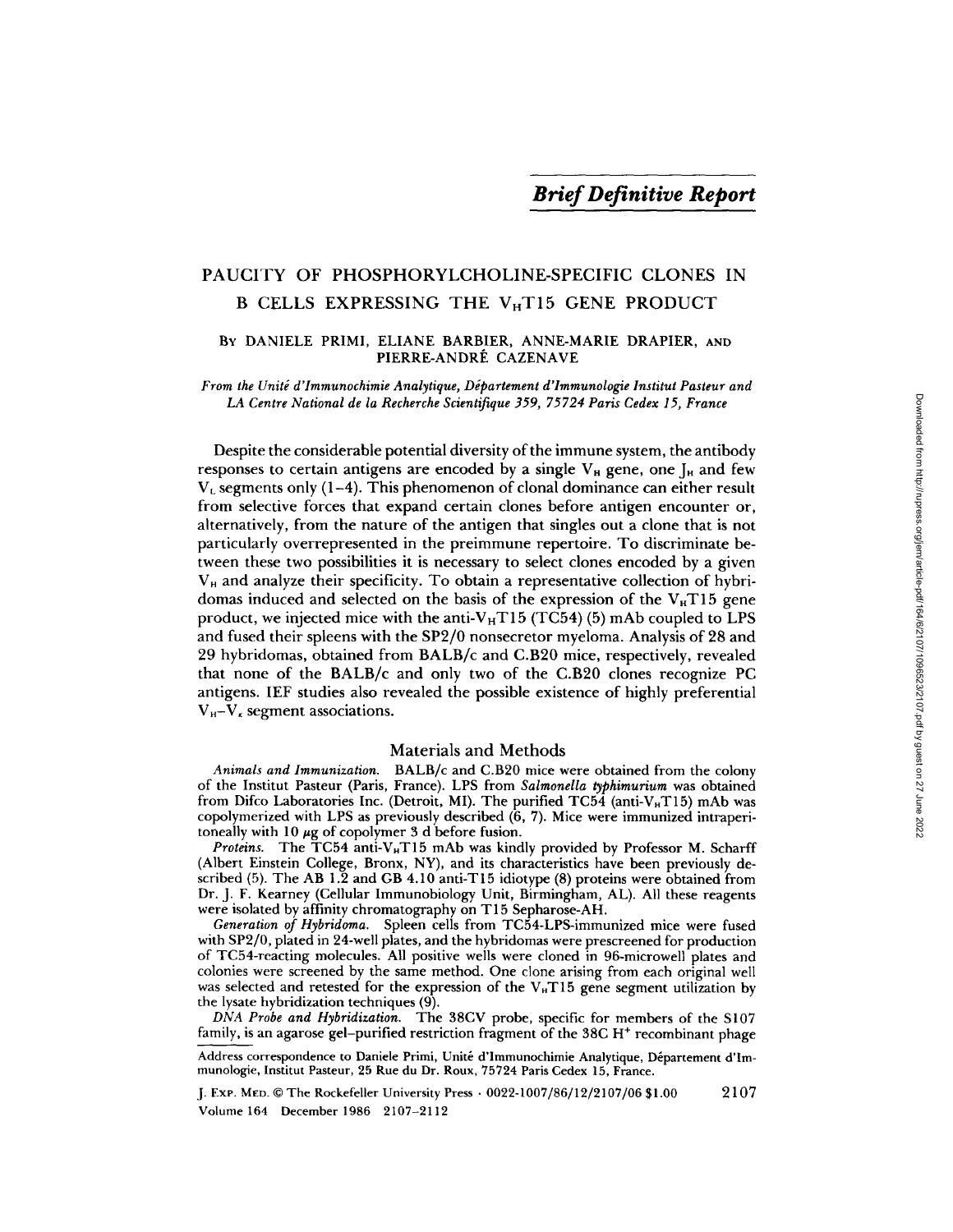and was kindly provided by Dr. R. Perry (10) (Institute for Cancer Research, Philadelphia, PA). Hybridization was carried out essentially as described by Manser and Gefter (9).

Radioimmunoassays. Two kinds of RIAs were used in these studies. The first one consisted of a radioactive-binding inhibition. Briefly, clone supernatants were added to T15 (1  $\mu$ g/ml), GB 4.10 (1  $\mu$ g/ml, reference 8), AB 1.4 (1  $\mu$ g/ml, reference 9), or F6(51)  $(\gamma 1, \kappa; 1 \mu g/ml)$  precoated plastic wells together with <sup>125</sup>I-labeled TC54, T15 antibodies, or the anti-K mAb H <sup>159</sup> .52.1 . After an overnight incubation, the plates were washed and bound radioactivity was measured in <sup>a</sup> gamma counter .

The second assay consisted of a direct binding test. Hybridoma supernatants  $(100 \mu l)$ were added to plastic microwells precoated with DNP-BSA (20  $\mu$ g/ml), PC-BSA (20  $\mu$ g/ml), or lysozime (10  $\mu$ g/ml). Thereafter, each well received  $125$ I-H159.52.1 protein and bound radioactivity was measured after 18 h of incubation at 4°C.

Two-Dimensional Gel Electrophoresis. Two-dimensional gel electrophoresis was carried out by a modification of the procedure described by Perlmutter et al . (11) . Cloned hybridomas cells were washed twice in balanced salt solution and cultured for 30 min at 10<sup>7</sup> cells/ml in leucine-free medium containing glutamine and antibiotics. Thereafter, each culture received  $300 \mu$ Ci of L-4,5-[<sup>9</sup>H]leucine (Amersham Corp., United Kingdom). Supernatants were collected after 3 h of incubation and proteins were precipitated with 10% final TCA in ice . H and L chains were separated by SDS-PAGE on a vertical flat bed apparatus with 6% acrylamide gel <sup>1</sup> mm thick.

Samples in 20  $\mu$ I of SDS-sample buffer containing 300,000 cpm of [<sup>3</sup>H]leucine were loaded into sample wells.  $\sim 10 \mu$ g of purified EF21 monoclonal protein (IgG1) labeled with fluorescein were included as migration markers . After electrophoresis the L chain band containing the fluorescent EF21 L chain was detected by exposing the gel to <sup>a</sup> UV light. A strip of the SDS-PAGE containing the L chains was excised and transferred to a tube containing 50 ml of equilibrium buffer (8 M deionized urea, 3% Triton X-100 and 5% 2-ME) and allowed to stand for 30 min at room temperature.

The IEF gel analysis was carried out as described by Perlmutter et al. (11).

### Result and Discussion

*Characteristics of*  $V_H T I 5^+$  *Hybridomas.* BALB/c and C.B20 mice were injected with LPS coupled to a mAb that recognizes the  $V_H T15$  gene product independently of the L chain to which it associates. The hybrid B cell populations obtained were screened by means of the lysate hybridization technique (9) with a S107 specific DNA probe (10). Only those clones that both hybridized with the S107 probe and produced Igs that interact with the TC54 mAb antibody were retained for further analysis . This double selection made us confident that all clones retained indeed express the  $V_H15$  gene product.

Table <sup>I</sup> and II show the characteristics of the 28 and of the 29 cloned hybridomas obtained from the spleen of BALB/c and C.B20 mice, respectively. All clones produce  $\kappa$  L chains and the H chain isotype of the vast majority of hybridomas belong to the IgM isotype.

The immune response of most inbred strains of mice to PC antigen is dominated by the utilization of a single  $V_H$  gene ( $V_H$ T15), three  $V_L$ , one  $J_H$ , and one  $J_k$  segment (12, and reviewed in 13). The reason for this dominance is unclear, but it is possible that a disproportionate number of V<sub>H</sub>T15 clones are devoted to combine with PC antigens . Analysis of our hybridoma collections clearly shows that this is not the case, since none of the BALB/c hybridomas and only two of the C.B20 clones display specificity for PC. Supernatants of C.B8 .16 .10 and C.B3 .19 .45 diluted to one-fifth incorporated 3,500 and 5,200 cpm, respectively, when tested for PC activity. The same signal was obtained with 150 ng of T15 protein diluted in medium. All other hybridomas incorporated <200 cpm even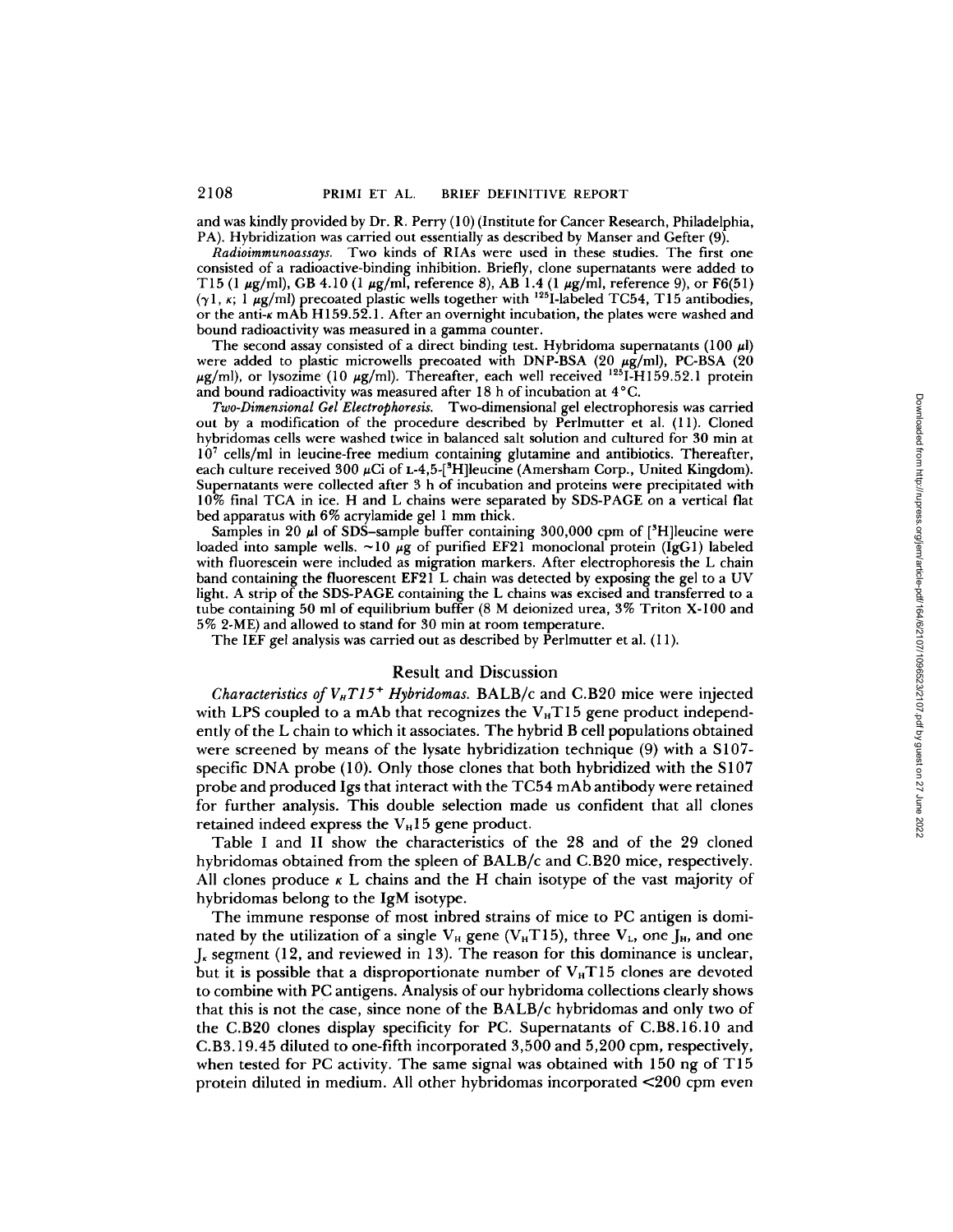| Hybridoma   | Isotype            |                | Idiotypes* |        | Reactivity pattern |                  |                 |            |     |
|-------------|--------------------|----------------|------------|--------|--------------------|------------------|-----------------|------------|-----|
|             | H                  | L              | GB4.10     | AB 1.2 | PC                 | DNP <sup>‡</sup> | Ly <sup>#</sup> | <b>RNP</b> | HA' |
| BA 30.23.3  | $\pmb{\mu}$        | $\pmb{\kappa}$ |            |        |                    |                  |                 |            |     |
| BA 21.11.73 | γ                  | ĸ              |            |        |                    |                  |                 |            |     |
| BA 29.13.40 | $\pmb{\mu}$        | к              |            |        |                    |                  | $\ddot{}$       |            |     |
| BA 17.5.20  | μ                  | ĸ              |            |        |                    |                  |                 |            |     |
| BA 29.12.10 | $\mu$              | к              |            |        |                    |                  |                 |            |     |
| BA 29.20.2  | и                  | ĸ              |            |        |                    |                  |                 |            |     |
| BA 12.14.58 | μ                  | κ              |            |        |                    |                  |                 |            |     |
| BA 14.8.5   | $\pmb{\mu}$        | κ              |            |        |                    |                  |                 |            |     |
| BA 22.20.16 | $\boldsymbol{\mu}$ | κ              |            |        |                    | $\ddot{}$        |                 |            |     |
| BA 28.21.19 | $\gamma$           | ĸ              |            |        |                    |                  |                 |            |     |
| BA 20.16.1  | $\pmb{\mu}$        | κ              |            |        |                    | $\ddot{}$        | $\ddot{}$       | $\ddot{}$  |     |
| BA 7.21.18  | $\mu$              | κ              |            |        |                    |                  | $\ddot{}$       |            |     |
| BA 23.22.4  | u                  | κ              |            |        |                    |                  |                 |            |     |
| BA 22.5.9   | μ                  | κ              |            |        |                    |                  |                 |            |     |
| BA 7.8.55   | $\boldsymbol{\mu}$ | κ              |            |        |                    |                  |                 |            |     |
| BA 27.20.13 | μ.                 | κ              |            |        |                    |                  |                 |            |     |
| BA 25.24.18 | μ                  | κ              |            |        |                    |                  |                 |            |     |
| BA 25.20.20 | $\mu$              | ĸ              |            |        |                    |                  |                 |            |     |
| BA 29.19.43 | $\pmb{\mu}$        | κ              |            |        |                    |                  |                 |            |     |
| BA 28.4.6   | μ                  | κ              |            |        |                    |                  |                 |            |     |
| BA 24.11.19 | $\mu$              | κ              |            |        |                    |                  |                 |            |     |
| BA 19.7.6   | $\pmb{\mu}$        | κ              |            |        |                    |                  |                 | ╌          |     |
| BA 28.5.33  | μ                  | ĸ              |            |        |                    |                  |                 |            |     |
| BA 8.24.32  | γ                  | κ              |            |        |                    |                  |                 |            |     |
| BA 6.10.9   | μ                  | κ              |            |        |                    |                  |                 |            |     |
| BA 28.22.21 | μ                  | ĸ              |            |        |                    |                  | $\ddot{}$       |            |     |
| BA 30.22.6  | $\boldsymbol{\mu}$ | κ              |            |        |                    |                  |                 |            |     |
| BA 7.15.7   | $\mu$              | к              |            |        |                    |                  |                 |            |     |
|             |                    |                |            |        |                    |                  |                 |            |     |

TABLE <sup>I</sup>  $Characteristics of BALB/c$   $V_{\scriptscriptstyle H} T15^+$  Hybridomas

\* Detected as described in Materials and Methods.

<sup>t</sup> DNP-BSA.

Egg lysozyme .

Ribonucleoproteins.

Hemagglutinin of influenza A/PR/8/34 virus.

when tested undiluted. Thus, it appears that clonal dominance to PC is the result of selective forces imposed by the antigen that act during and not before the immune response. The lack of reactivity with PC of the clones studied is consistent with the fact that none of our hybridomas express the T15 idiotype . As this marker is selectively expressed when  $V<sub>H</sub>T15$  combines with  $V<sub>\kappa</sub>22$  (8, 12), our results demonstrate that in the preimmune repertoire this  $V_x$  segment is not overrepresented among V<sub>H</sub>T15 clones. These data therefore underlie the strength of selective forces that act during the immune response that result in the dominant expression of a single combination of V gene segments that are underrepresented in the preimmune repertoire.

Our results are apparently in discordance with those reported by Klinman and Stone (14), who observed that  $T15^+$  B cells occur as a high frequency event even within the bone marrow-generative cell pool. The discrepancy between these data and ours, however, is only apparent since the results of these authors are based on the analysis of bone marrow  $Ig^-$  cells that differentiate and are expanded in vitro in the presence of PC antigens. Our clones, on the other hand, were selected exclusively on the basis of their  $V_H$  expression and independently of their antigen specificity. Taken together, our results establish that clonal dominance is dictated by the nature of the hapten, which selects, among several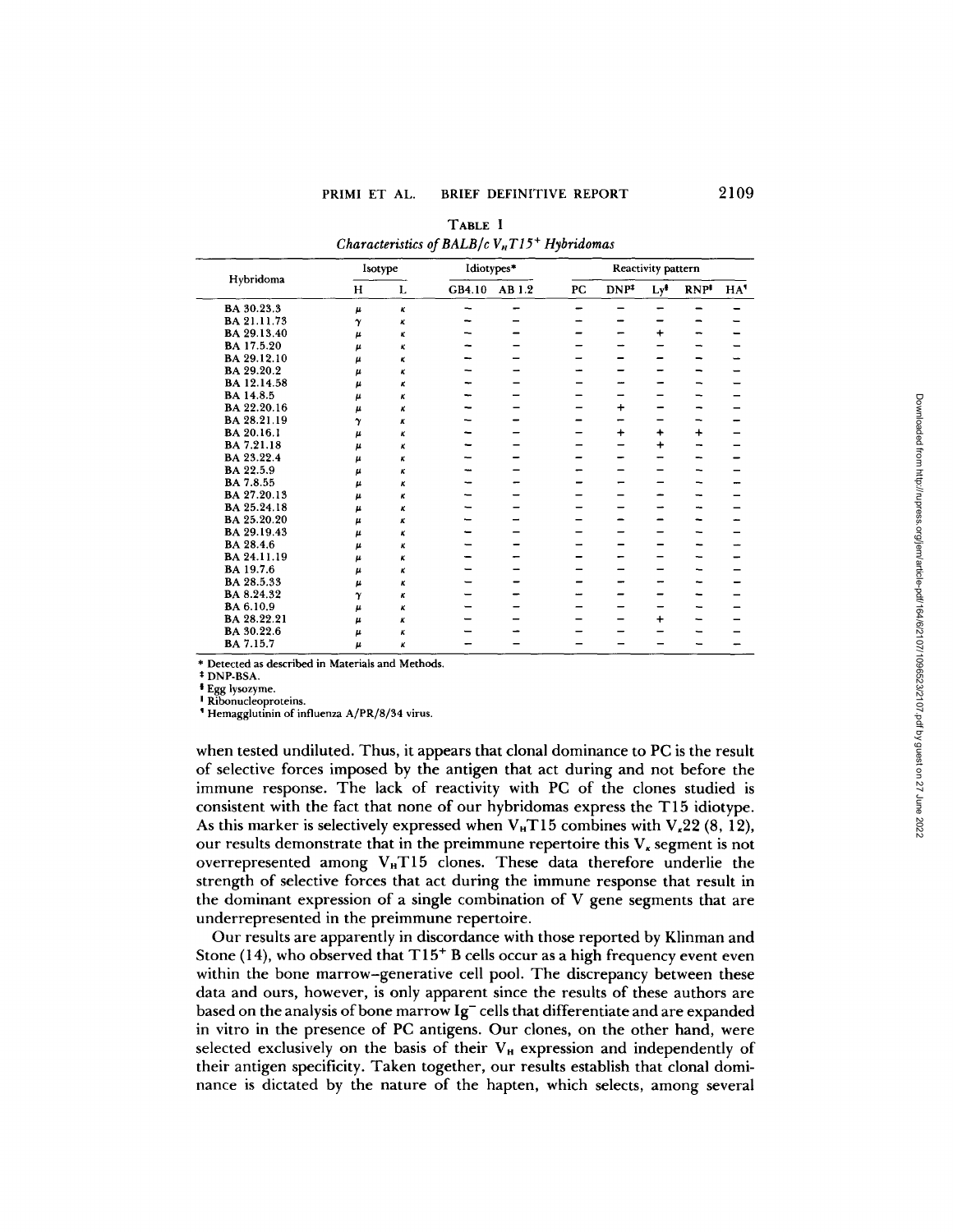| Hybridoma     | Isotype            |          | Idiotypes* |        | Reactivity pattern <sup>#</sup> |            |           |            |    |
|---------------|--------------------|----------|------------|--------|---------------------------------|------------|-----------|------------|----|
|               | H                  | L        | GB4.10     | AB 1.2 | PC                              | <b>DNP</b> | Ly        | <b>RNP</b> | HA |
| C.B 30.17.20  | $\mu$              | κ        |            |        |                                 |            |           |            |    |
| C.B 6.13.36   | $\mu$              | κ        |            |        |                                 |            |           |            |    |
| C.B 13.13.11  | $\mu$              | κ        |            |        |                                 |            |           |            |    |
| C.B 13.19.3   | $\pmb{\mu}$        | κ        |            |        |                                 |            |           |            |    |
| C.B 14.24.6   | μ                  | к        |            |        |                                 |            |           | $+$        |    |
| C.B 19.6.12   | $\pmb{\mu}$        | κ        |            |        |                                 |            |           |            |    |
| C.B 19.21.35  | $\mu$              | κ        |            |        |                                 |            |           |            |    |
| C.B 24.21.45  | $\mu$              | $\kappa$ |            |        |                                 |            |           |            |    |
| C.B 14.15.10  | μ                  | ĸ        |            |        |                                 |            |           |            |    |
| C.B.6.14.36   | μ                  | κ        |            |        |                                 |            |           |            |    |
| C.B.9.11.7    | μ                  | к        |            |        |                                 |            |           |            |    |
| C.B.5.7.38    | $\mu$              | κ        |            |        |                                 |            |           |            |    |
| C.B 18.19.26  | $\pmb{\mu}$        | κ        |            |        |                                 |            | $\ddot{}$ | ÷          |    |
| C.B 21.13.8   | $\gamma$           | κ        |            |        |                                 |            | →         |            |    |
| C.B 11.24.8   | μ.                 | κ        |            |        |                                 |            |           |            |    |
| C.B 28.24.36  | $\boldsymbol{\mu}$ | κ        |            |        |                                 |            |           |            |    |
| C.B 24.15.14  | $\pmb{\mu}$        | ĸ        |            |        |                                 |            |           |            |    |
| C.B.5.11.12   | $\pmb{\mu}$        | ĸ        |            |        |                                 |            |           |            |    |
| C.B. 22.1.26  | μ                  | κ        |            |        |                                 |            |           |            |    |
| C.B. 17.17.29 | $\mu$              | к        |            |        |                                 |            |           |            |    |
| C.B 15.3.48   | $\pmb{\mu}$        | к        |            |        |                                 |            |           |            |    |
| C.B 10.16.7   | $\pmb{\mu}$        | к        |            |        |                                 |            |           |            |    |
| C.B.8.16.10   | $\pmb{\mu}$        | к        |            |        | $\ddot{}$                       |            |           |            |    |
| C.B.8.5.17    | $\pmb{\mu}$        | κ        |            |        |                                 |            |           |            |    |
| C.B 1.20.27   | μ                  | κ        |            |        |                                 |            |           |            |    |
| C.B.24.3.8    | $\mu$              | κ        |            |        |                                 |            |           |            |    |
| C.B.26.7.31   | $\mu$              | κ        |            |        |                                 | $\ddot{}$  |           |            |    |
| C.B 8.18.46   | $\mu$              | κ        |            |        |                                 |            |           |            |    |
| C.B 3.19.45   | $\mu$              | К        |            |        | $\ddot{}$                       |            |           |            |    |

| TABLE II                                                  |  |
|-----------------------------------------------------------|--|
| Characteristics of C.B20 $VH T15$ <sup>+</sup> Hybridomas |  |

\* Detected as described in Materials and Methods.

<sup>‡</sup> See footnotes to Table I.

possible candidates, only one or few of them. The mechanisms and the reasons for this selection are, at the present moment, obscure. One interesting, but still speculative possibility, is that among all potential PC-reactive clones the T15 one would be selected because it is the one that crossreacts the least with self antigens.

Our data on the other hand are compatible with those reported by Manser et al. (15), who, in a study similar to ours, analyzed the expression in the preimmune repertoire of a V<sub>H</sub> gene segment that is dominantly expressed in the immune response to Ars in strain A mice. The conclusion of these studies was that this V gene segment can participate in encoding a large number of V region structures of which only one is used during the immune response to Ar.

IEF analysis of the L chains of our hybridoma libraries revealed that both  $V_{\rm H}$ T15<sup>a</sup> and  $V_{\rm H}$ T15<sup>b</sup> alleles are selective in terms of the  $V_{\rm L}$  segments with which they combine. 10 of the 28 BALB/c hybridomas, in fact, express L chains with identical spectrotypes (Fig. 1). The two dominant L chain patterns seen among the C.B20 clones, on the other hand, are completely absent in the BALB/c collection . One possible explanation for these results is that recognition by the TC54 antibody is influenced by the L chain V region that is paired with the V T15. However, we find this possibility unlikely since only two hybridomas (C .B26.7 .31 and C.B3.19 .45) express the same light chain of the 5107 protein that was used as immunogen to obtain the TC54 antibody. Our results, therefore,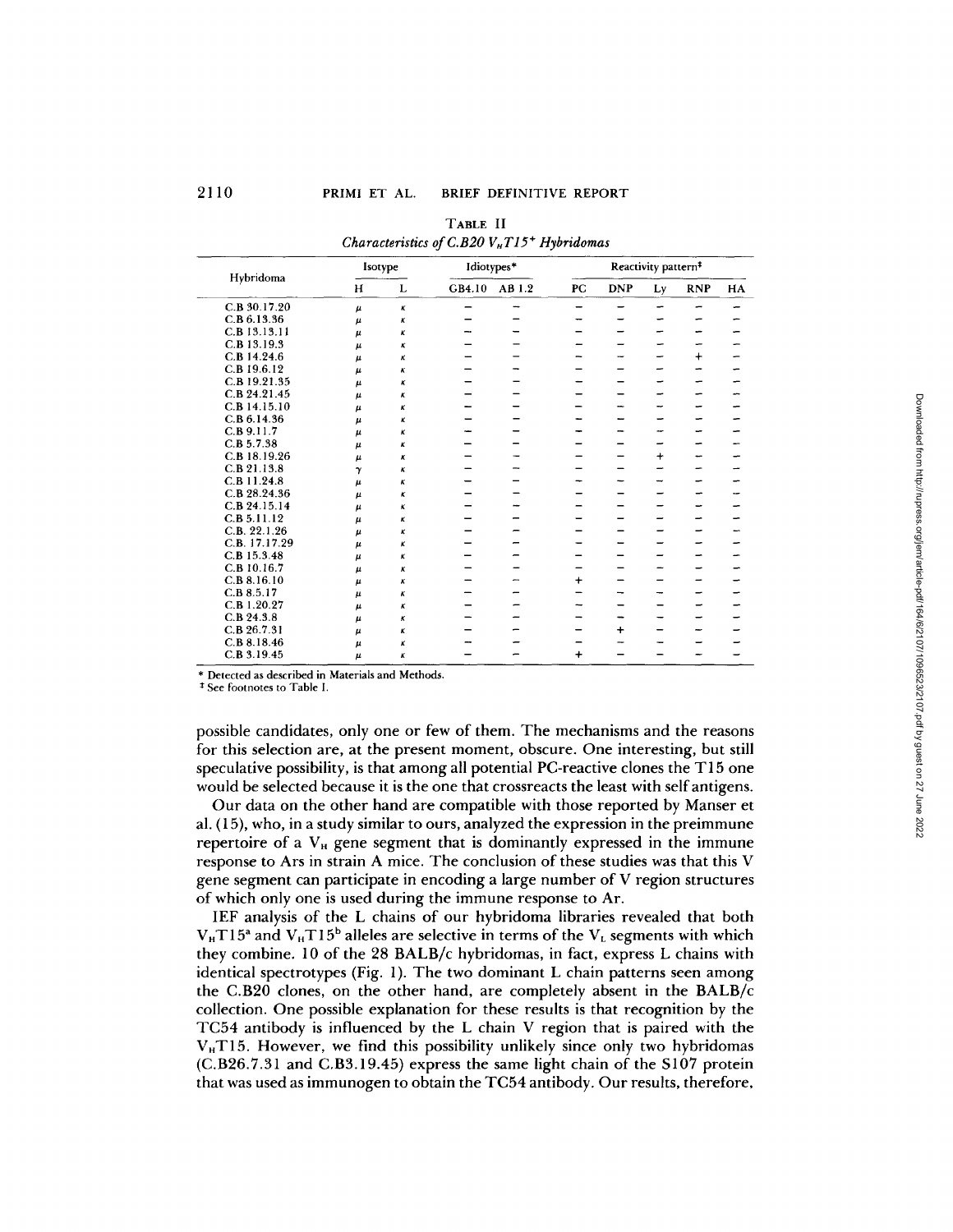

FIGURE 1. IEF patterns of L chains of 28  $V_H T15^+$  BALB/c (BA) and 29  $V_H T15^+$  C.B20 (C.B) hybridomas.

suggest that  $V_{H}-V_{\kappa}$  interactions are not random phenomena and that strong functional restrictions maylimit, to an important degree, the extent of functional diversity.

#### Summary

The aim of this work was to study the cellular basis of the phenomenon of clonal dominance. To this end we analyzed two collections of BALB/c and C.B20 hybridomas that we selected on the basis of the expression of the  $V<sub>H</sub>T15$  gene product independently from their antigen specificity. Our study demonstrates that none of the 28 BALB/c and only <sup>2</sup> of the 29 C.B20 hybridomas obtained have variable regions that bind PC . We conclude therefore that the domination of the immune response to PC by particular variable regions cannot be due to the establishment of clonal dominance prior to immunization .

We thank Professor M. Scharff for the gift of the TC54 mAb and Ms. M. Berson for excellent secretarial assistance .

Received for publication 16 June 1986 and in revised form 15 September 1986.

# References

1. Crews, S., J. Griffin, H. Huang, K. Calame, and L. Hood. 1981. A single  $V_H$  gene segment encodes the immune response to phosphorylcholine: somatic mutation is correlated with the class of the antibody. Cell. 25:59.